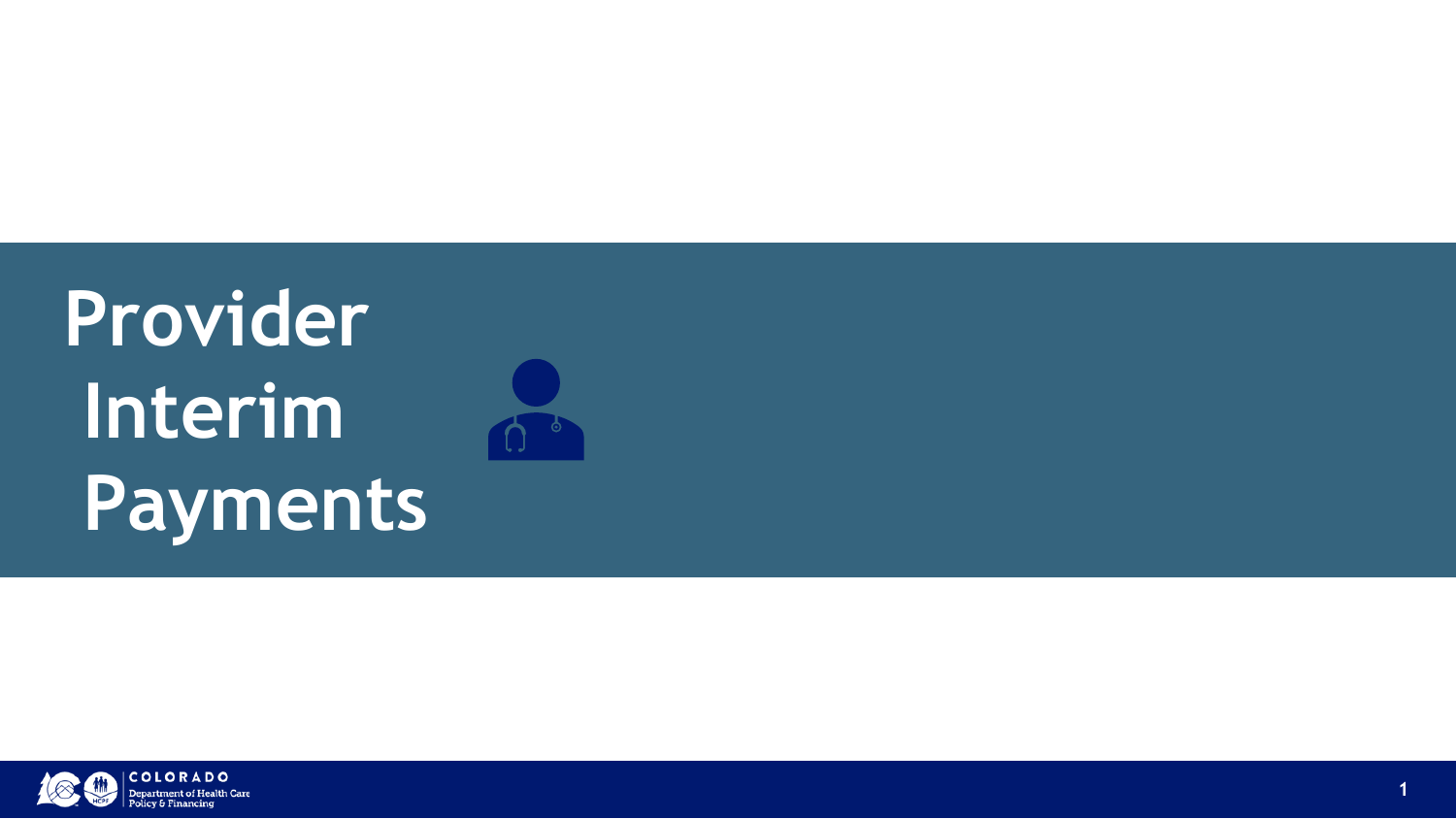## **Model and Timeline**

|                      |  | <b>What</b>                       | <b>By When</b>                |
|----------------------|--|-----------------------------------|-------------------------------|
|                      |  |                                   |                               |
| ealth First          |  | <b>Survey Open</b>                | Now thru<br>Dec. 20, 2020     |
| ns<br>nt:            |  | Application<br>Open               | Dec. 28-Jan<br>18, 21         |
| ue to<br>es<br>ceive |  | <b>Awards Made</b>                | Jan. 25, 2020                 |
| ose<br>.021.         |  | Interim<br>Payment<br><b>Made</b> | Feb. 5, 2021                  |
| \$50,000 in          |  | <b>Actuals Paid</b>               | <b>First week</b><br>May 2021 |

HCPF partnered with your foundations to provide **\$3.63 million in grants and loans** for Integrated Care Providers. These innovative private/public partnerships are essential to preserve safety net infrastructure and essential services for our members



The example demonstrates the value of the interim payment for a provider that received Health First Colorado Fee-for-service revenues in Q4 2019.



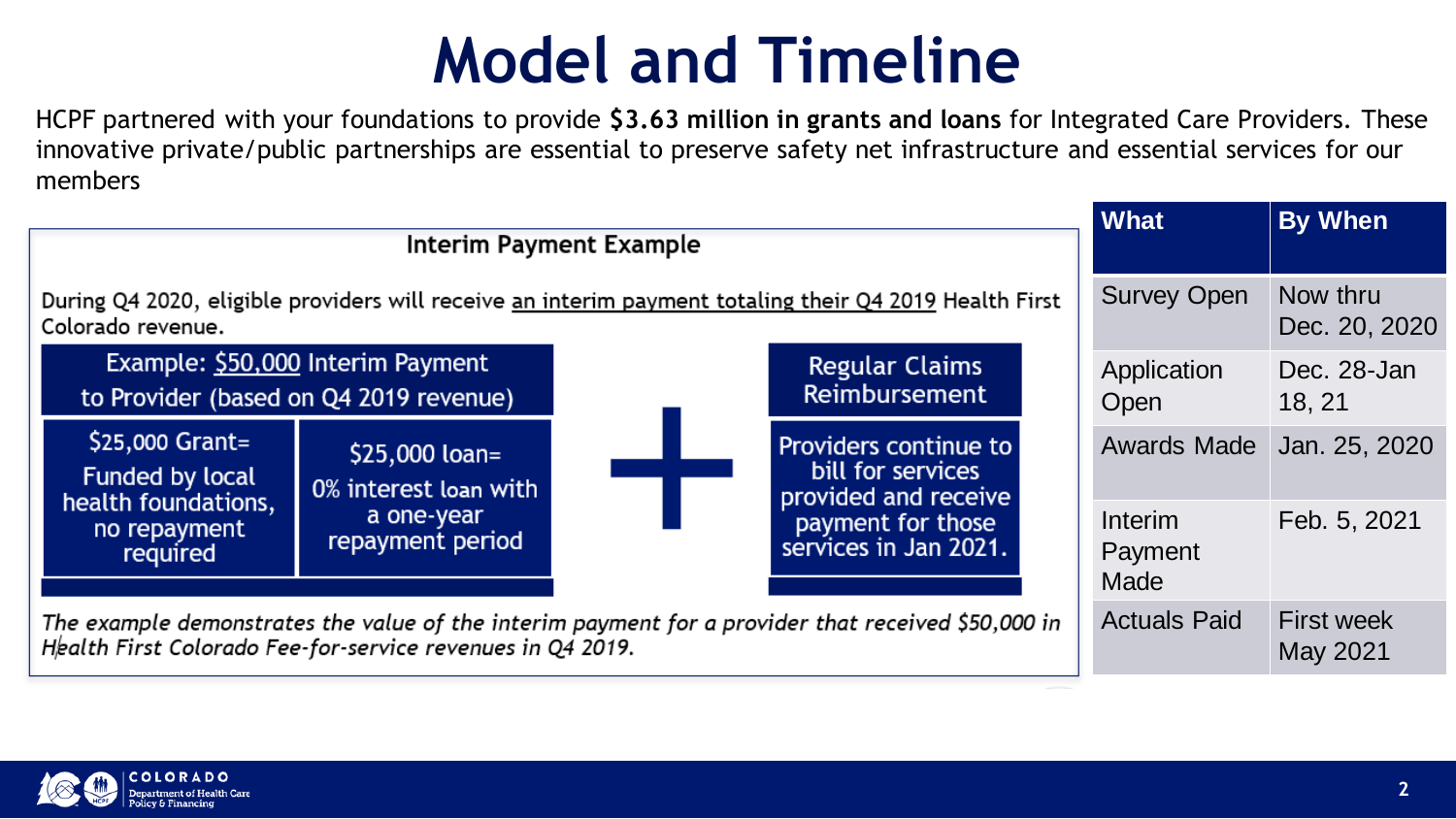

**Driving Innovation Across States** 



the Robert Wood Johnson Foundation

## **COVID-19**

## **New COVID-19 Updates from States**

Colorado – The Department of Health Care Policy & Financing [announced](https://urldefense.proofpoint.com/v2/url?u=https-3A__shvs.us4.list-2Dmanage.com_track_click-3Fu-3Db014b70d2c6d7c7d88fc19f7c-26id-3D663650eb03-26e-3D36809f1646&d=DwMFaQ&c=sdnEM9SRGFuMt5z5w3AhsPNahmNicq64TgF1JwNR0cs&r=HPiJAoYEBCaJfdSBEVq_qrGmD1D9hM-pWCi66AgOq3A&m=FRcVQEGwb5JFFsLjwXZiCw77LUZph-DXxwTcX2YD88Y&s=ANZPQrGgAcnmsDNWdiIOigCVbcv1p-5OpqNTXSPsLiY&e=) the distribution of nearly \$600,000 in advanced payments to primary care providers known to have experienced revenue loss as a result of the COVID-19 public health emergency. The advanced payments were made possible through donations of \$1.925 million from a unique partnership with the Colorado Health Foundation, Caring for Colorado Foundation, Delta Dental of Colorado Foundation, Rocky Mountain Health Foundation and Rose Community Foundation. The state is able to draw down federal matching funds bringing the total funds to \$3.63 million. A second round of payments is planned prior to the end of the public health emergency in January.

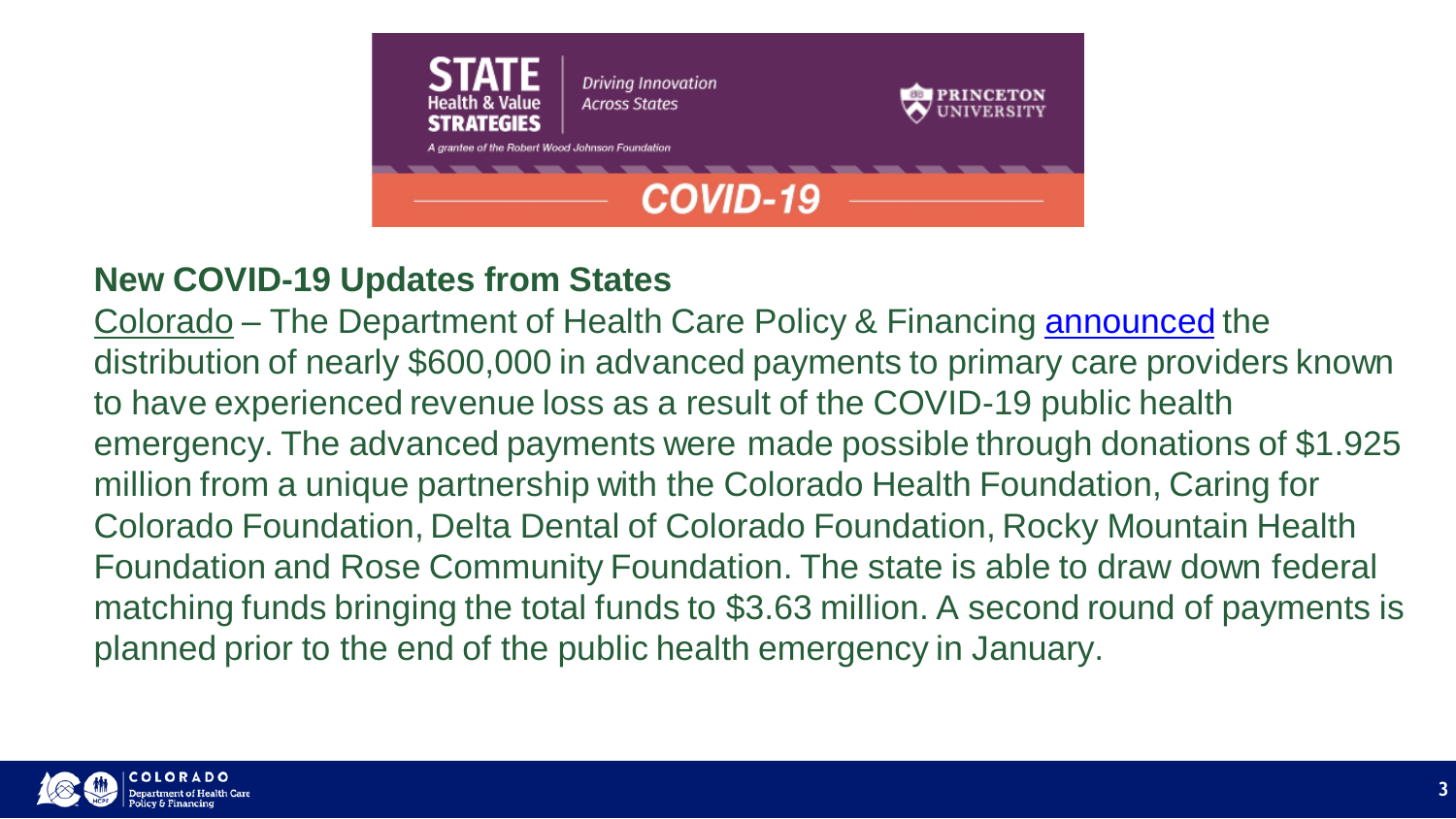## **Integrated Care Providers Negatively Impacted by COVID-19**

This new flexible funding opportunity protects practices that did the right thing by closing their doors and rapidly shifting to telemedicine, which protected our members, but caused them to suffer financial losses.

- ❖ **14 Small Health First Colorado-enrolled PCPs** that also provide behavioral health and/or dental services will receive a Provider Interim Payment (based on their Q4-CY19 pre-COVID monthly revenue) will receive payment Oct. 29th ➢Boulder, Delta, Douglas, Eagle, Elbert, Fremont, Garfield, Jefferson,
	- Lincoln (2), Mesa & Montrose (3)
	- ➢7 small site clinics (includes 5 Peds & one private practice), 7 FQHC sites
	- $\triangleright$  First Round of payments was nearly \$600k
	- ➢**NEXT STEPS** Round 2 to be available before the end of the PHE- Jan. 2021

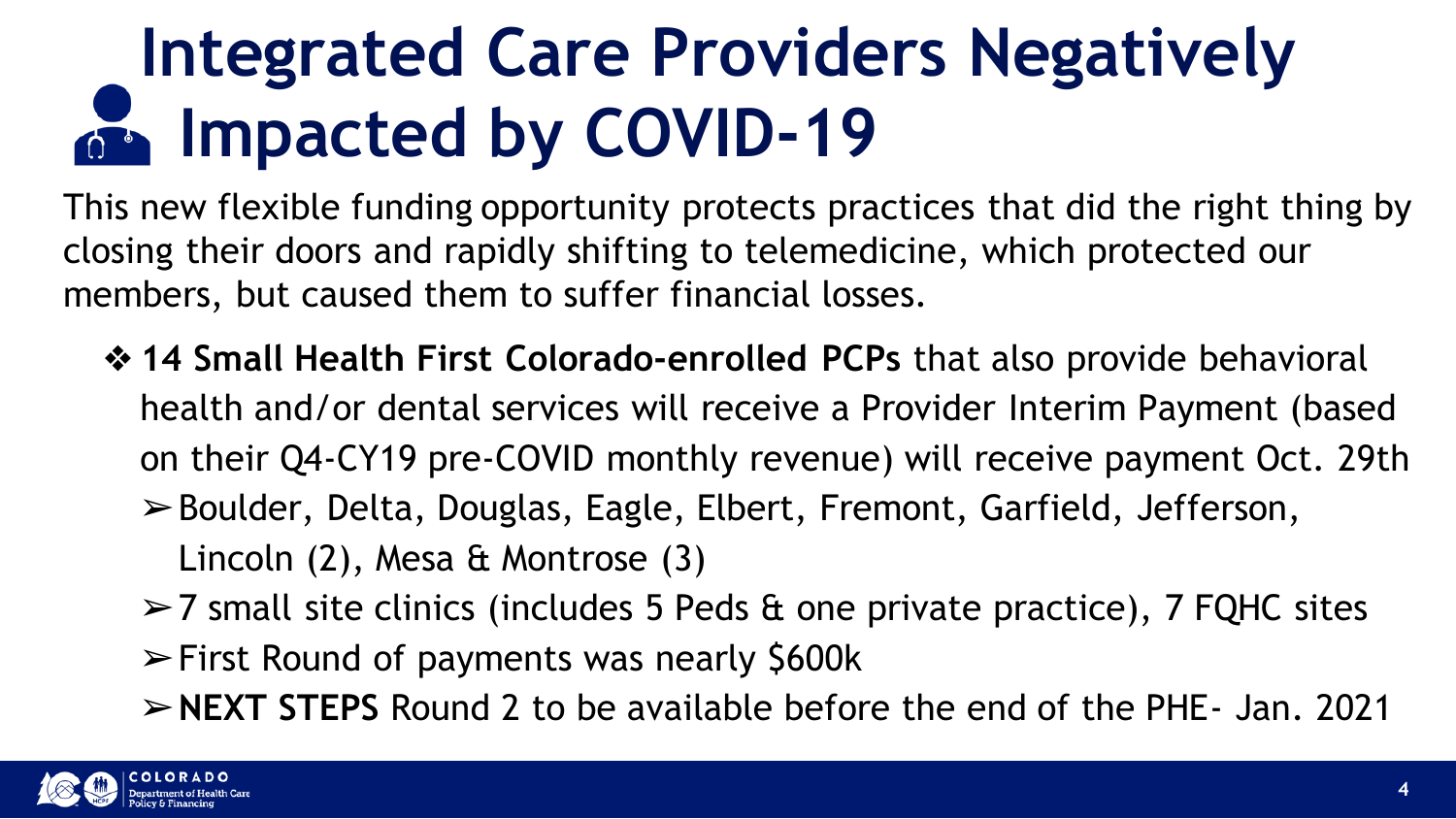# **Cited Barriers through listening sessions**

## **Listening Sessions:**

Met with associations, RAE outreach group, RAE member engagement group, and awarded providers

### **Safety-Net Clinic Requirement**

Serves a high percentage of Health First Colorado members meaning at least 40% of the patient mix in an urban area, and 30% in rural area

### **Provider Feedback:**

- Smaller clinics cannot survive with a 40%/30% Medicaid population, reimbursement is too low to sustain them.
- COVID-19 has caused payer mix to become unstable and swing dramatically. Providers are afraid to attest to this requirement because it may change, and/or is not consistent.
- Many of these clinics also serve CHP+ and the uninsured, which is not accounted for in the requirement

Many providers set up similar relationships with contractors or in same office building to provide seamless care to clients with same intention Only 2 RHCs were included in round 1 most likely those that didn't follow best practices for billing



### **Integrated Billing Requirement**

Billed PCPM with BH and/or Dental services in Q4 2019 as demonstrated through Medicaid Claims

### **Provider Feedback:**

• RHCs are instructed if not disincentivized to bill this

- way
- 
- 

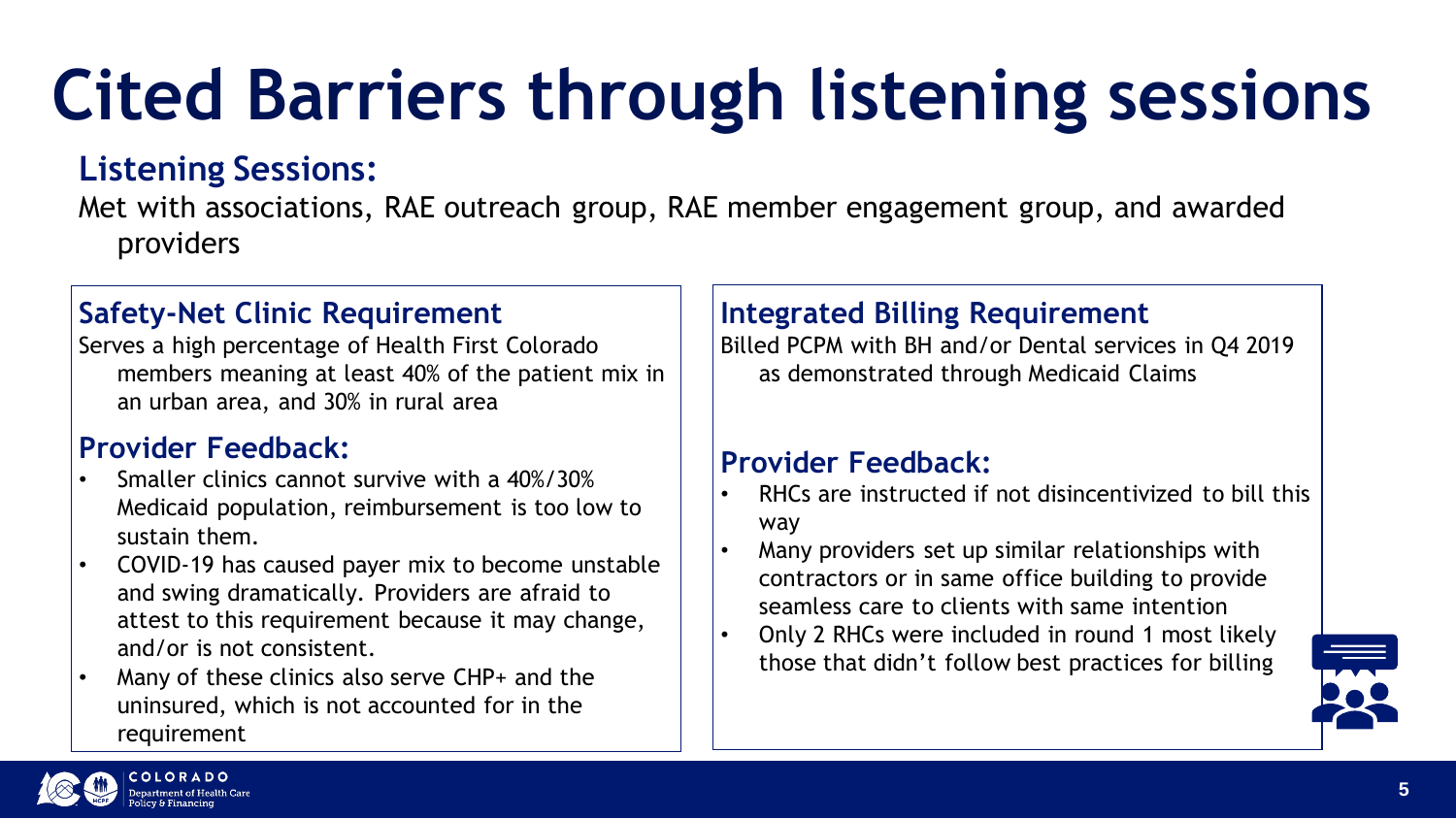



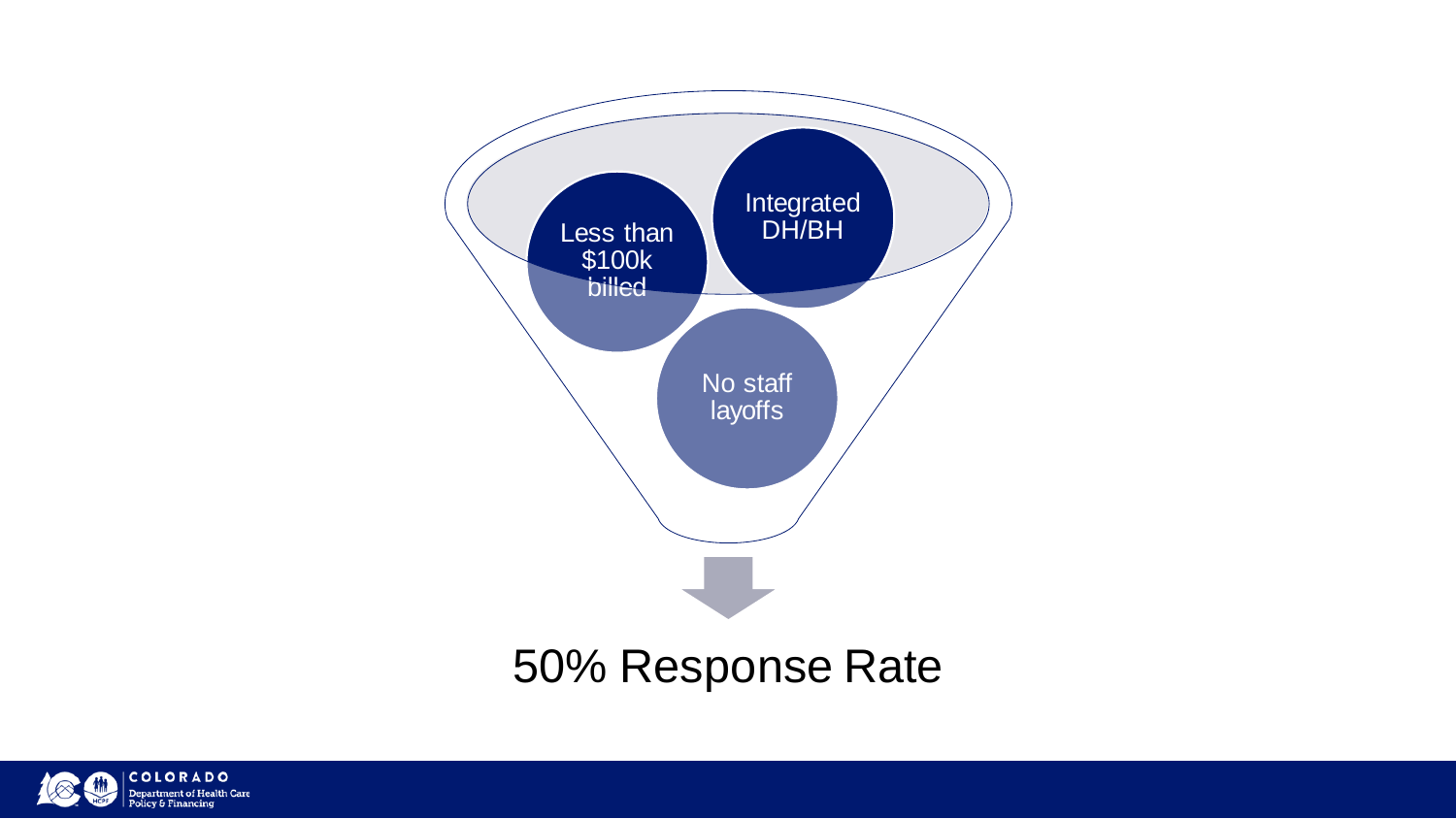## **PCMP providers- 512 practices**

## Capitated Payments are not included





Billed less than \$100k in Q4 of Calendar Year 2019







**7**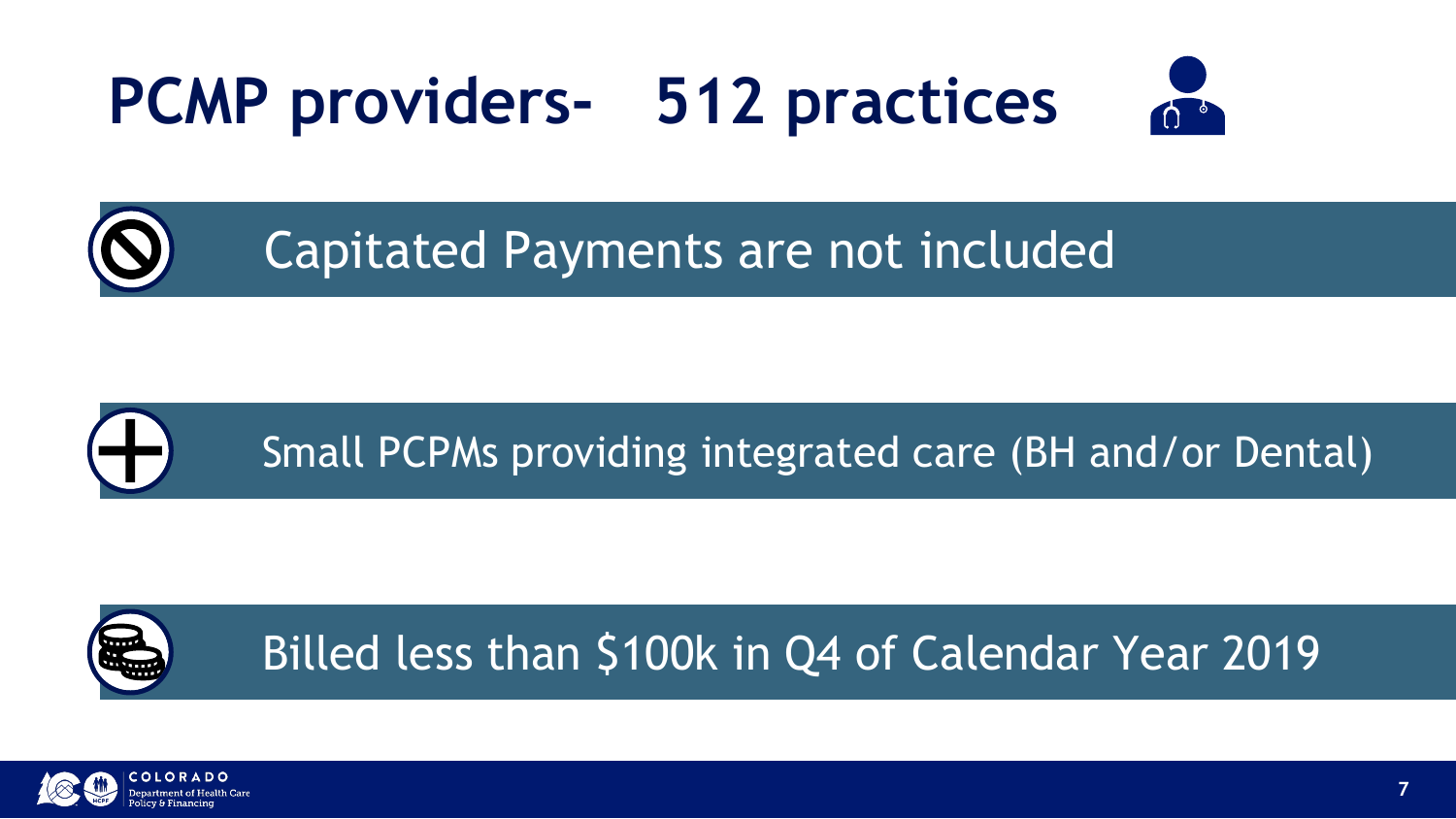# **Potential Eligibility Criteria**

- ✓ Contracted Health First Colorado (Colorado's Medicaid Program) and Regional Accountable Entity (RAE) provider
- $\checkmark$  Provides integrated behavioral health or dental care as demonstrated through billed claims or through a partner relationship with a provider co-located at your clinic site\*
- $\checkmark$  Agrees to continue to see the same number of Health First Colorado members, not file bankruptcy or lay off staff during the interim payment period (Feb-April 2021)
- $\checkmark$  Attests that any Federal COVID-19 relief funding received will not exceed expected revenue during interim payment period (Feb-April 2021)
- ✓ Billed less than \$100,000 in Health First Colorado (Medicaid) claims in Quarter 4 of Calendar Year 2019\*
- ✓ Payer mix includes at least 30% Health First Colorado (Medicaid), Child Health Plan *Plus*, and uninsured payor mix in a rural area OR 40% Health First Colorado (Medicaid), Child Health Plan *Plus* and uninsured payer mix in an urban area.
- $\checkmark$  Submits a quick & easy program application



To be eligible: